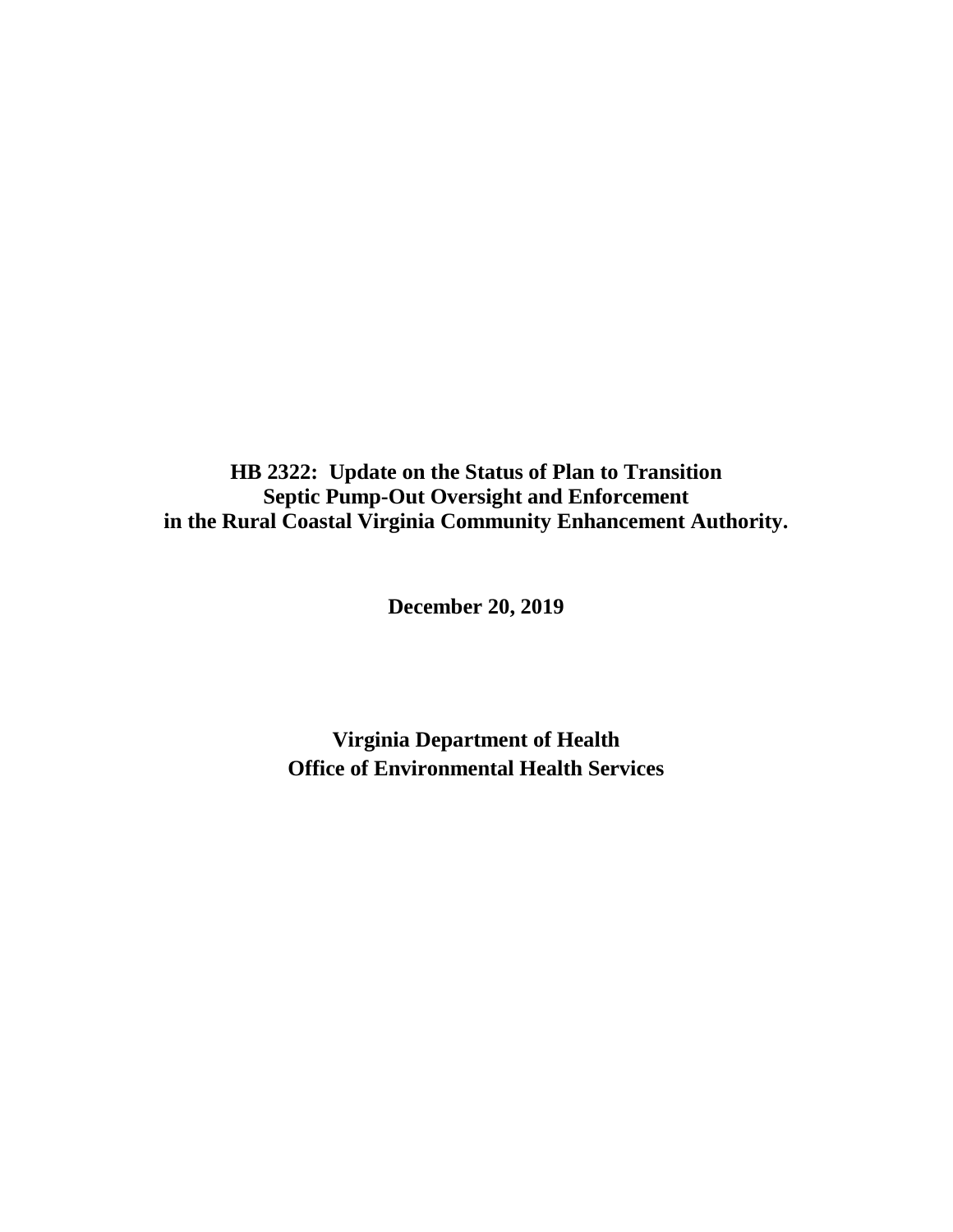## **Introduction**

During the 2019 Session, the General Assembly approved Chapter 429 [of the Acts of the](http://leg1.state.va.us/cgi-bin/legp504.exe?191+ful+CHAP0429)  [Assembly](http://leg1.state.va.us/cgi-bin/legp504.exe?191+ful+CHAP0429) (HB 2322), directing the Department of Health (Department) to develop a plan for the oversight and enforcement by the Department of requirements related to the inspection and pump-out of onsite sewage systems (OSS) pursuant to the Chesapeake Bay Preservation Act (CBPA). The plan is limited to counties eligible for participation in the Rural Coastal Virginia Community Enhancement Authority (RCVCEA) pursuant to Chapter 76 (§ 15.2-7600 et seq.) of Title 15.2 of the Code of Virginia (the Code). The RCVCEA covers the 12 counties within the Northern Neck, Middle Peninsula, and Accomack-Northampton planning districts: Accomack, Essex, Gloucester, King and Queen, King William, Lancaster, Mathews, Middlesex, Northampton, Northumberland, Richmond, and Westmoreland.

Pursuant to HB 2322, the Department is required to present the plan to the Chairmen of the House Committee on Health, Welfare and Institutions and the Senate Committee on Education and Health prior to implementing the plan. The Department is currently working with a diverse set of stakeholders to develop a plan to transition oversight and enforcement of the pump-out program as requested in HB 2322, and would like to update the General Assembly on our progress.

## **Background**

The Department's Office of Environmental Health Services (OEHS) is the agency lead on developing the plan pursuant to HB 2322. OEHS is tasked with developing and revising agency regulations and policy on a wide range of programs, including the onsite sewage program. The Department's 35 Health Districts implement those regulations and policies at a local level, with offices in every locality of the Commonwealth.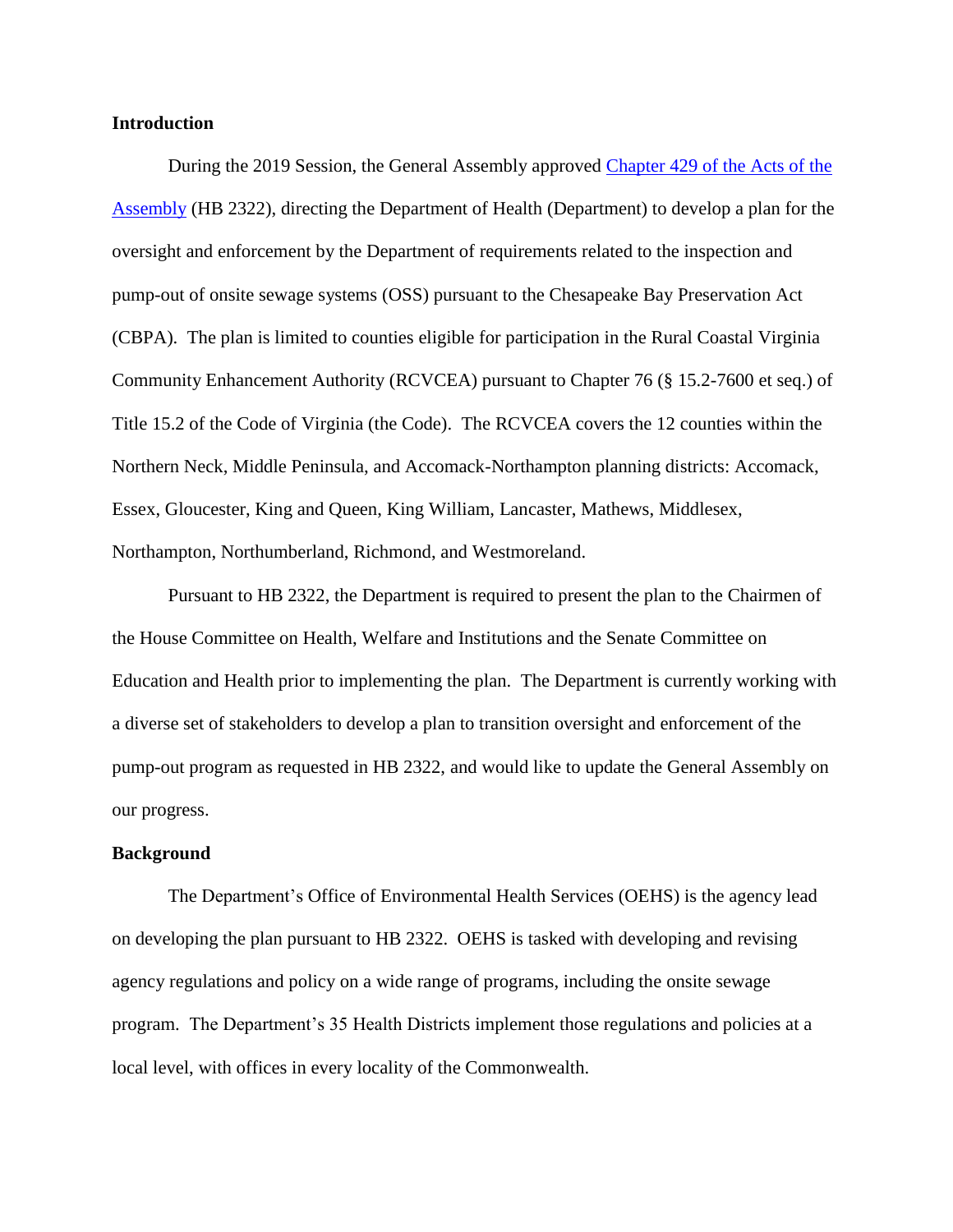In 1988, the General Assembly enacted the Chesapeake Bay Preservation Act (CBPA), followed in 1989 by the Chesapeake Bay Preservation Area Designation and Management Regulations (CBPADM Regulations). The CBPADM Regulations require the 84 local governments defined as "Tidewater Virginia" to amend existing ordinances, regulations, and enforcement mechanisms to meet certain performance criteria for the protection of water quality, including a requirement that OSS located within locally designated Chesapeake Bay Preservation Areas be either pumped-out or inspected at least once every five years. The specific requirements for each locality are established and enforced via local government ordinances.

Due to the diversity of Tidewater localities, the ability of local governments to implement and enforce the OSS pump-out or inspection requirements varies greatly. In addition, some local governments have designated jurisdiction-wide CBPAs, whereas others have designated areas that are more limited. The Department does not have authority to require reporting of pump outs, except in cases where the local health department has agreed to implement the local Bay Act pump-out program as part of their Local Government Agreement.

Under the Chesapeake Bay Total Maximum Daily Load, OSS pump-outs are one of three septic Best Management Practices (BMP) used to attain required nitrogen reductions. Phase I of the Watershed Implementation Plan states conventional OSS are assumed to load 8.92 pounds of nitrogen per person per year at the edge of the drainfield.<sup>1</sup> Each pump out provides a credit of 5% reduction of nitrogen for 5 years. A successful pump-out program will reduce nitrogen inputs from OSS and help Virginia meet its total maximum daily load (TMDL) goals.

## **Status of Implementation**

 $\overline{a}$ 

 $1 \text{ A}$  "conventional onsite sewage system" is a treatment works consisting of one or more septic tanks with gravity, pumped, or siphoned conveyance to a gravity distributed subsurface drainfield. (12VAC5-613-10)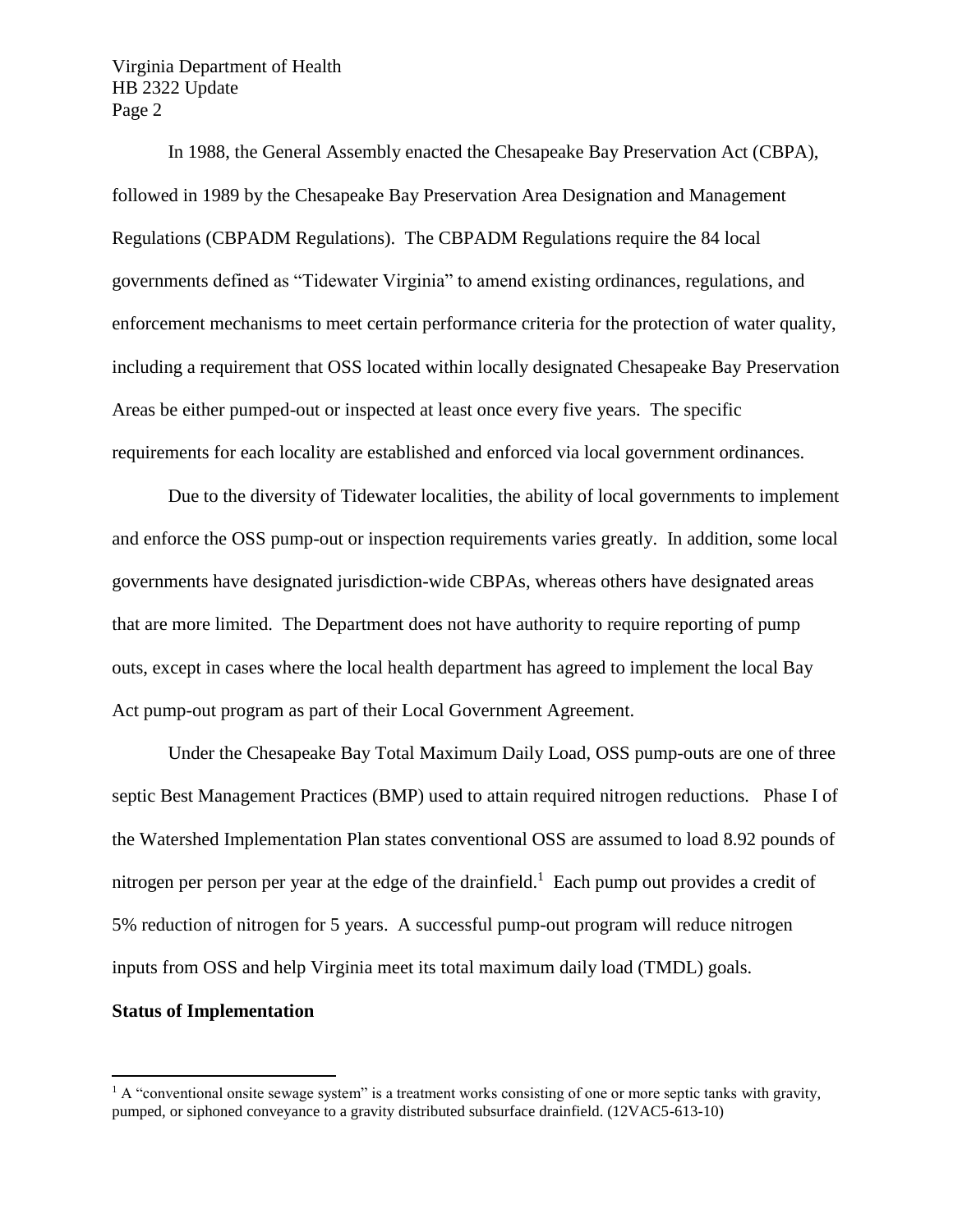$\overline{a}$ 

OEHS met with DEQ and the Planning District Commissions (PDC) of the Northern Neck, Middle Peninsula, Accomack and Northampton Counties to explore the demand, needs, challenges, and obstacles of transitioning oversight and enforcement of the pump out program from localities in the RCVCEA to the Department.<sup>2</sup> OEHS has also reached out to local health districts for their thoughts in the development of the plan to transition oversight and enforcement, and attended a September 18, 2019, Rappahannock River Basin Commission meeting to discuss development of the plan.

During the meetings with the three PDCs, the vast majority of the localities stated an interest in transitioning oversight and enforcement of the pump-out programs to the Department. Many of the localities stated that it makes sense for the Department to handle the pump-out program along with all other OSS program functions. In many cases, a local government employee without background knowledge of OSS currently implements the pump-out program. These employees are usually handling pump-out requirements on top of their primary roles and responsibilities. However, transitioning the pump-out program to the Department within the RCVCEA would require either legislation to provide additional authority or amendments to Local Government Agreements with RCVCEA partners.

The meetings helped the Department identify several significant hurdles that must be addressed for the successful implementation and enforcement of a pump-out program. In order for the program to be successful, the Department will need a complete and up-to-date data set of all OSS within the project CBPA areas designated by the localities. As the permitting authority, the Department has electronic records for all OSS beginning in 2003, while records prior to 2003

<sup>&</sup>lt;sup>2</sup> On July 24, 2019, the Department met with the Accomack-Northampton PDC. On July 29, 2019, the Department met with the Northern Neck PDC. On July 31, the Department met with the Middle Peninsula PDC.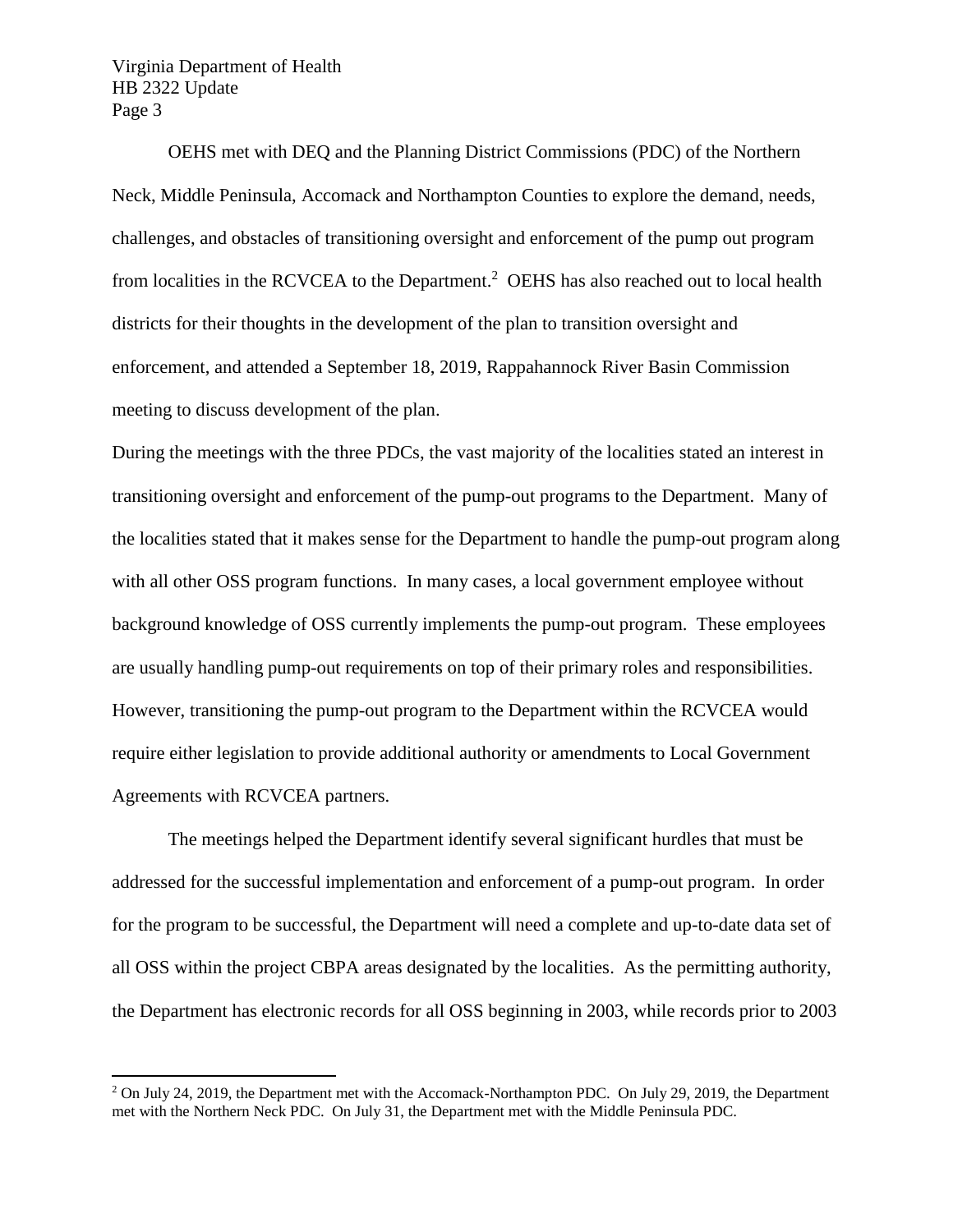are typically in hard copy format. The Department does not currently have sufficient resources to input the information contained in historical hard copy records into the electronic database. For this reason, localities administering the pump-out program have not had direct access to the Department's electronic records. A complete and reliable data set is essential to a successful pump-out program, because every property owner with an OSS located within a CBPA must receive notification about septic tank pump out requirements. As the permitting agency, stakeholders stated the Department is best suited with ensuring a complete dataset is available.

Stakeholders have noted that many property owners in rural coastal Virginia cannot afford the costs associated with having their septic tanks pumped or inspected. Often times, pumping a septic tank reveals a failing OSS, leaving the property owner further financial burden of a septic system repair or replacement. Some localities have sought funding to assist in addressing these issues; however, currently available funding is insufficient to meet the full demand. Additionally, the Department has authority concerning the requirements for repairs of failing septic systems. Therefore, the Department would need to explore additional funding options and resources in order to ensure a successful pump-out program. Furthermore, having the Department administer the program would provide additional enforcement mechanisms, benefiting the ultimate success of the program.

The number of licensed operators and sewage haulers in these rural coastal Virginia localities may also be insufficient for the estimated number of pump-outs. This is an existing issue that could affect the program, whether administered by localities or the Department. Once the operators pump the septic tanks, they haul the septage to an accepting wastewater treatment plant. The term "septage" typically refers to the contents of a septic tank rather than "sewage" due to the extremely high levels of Biochemical Oxygen Demand (BOD5), Total Suspended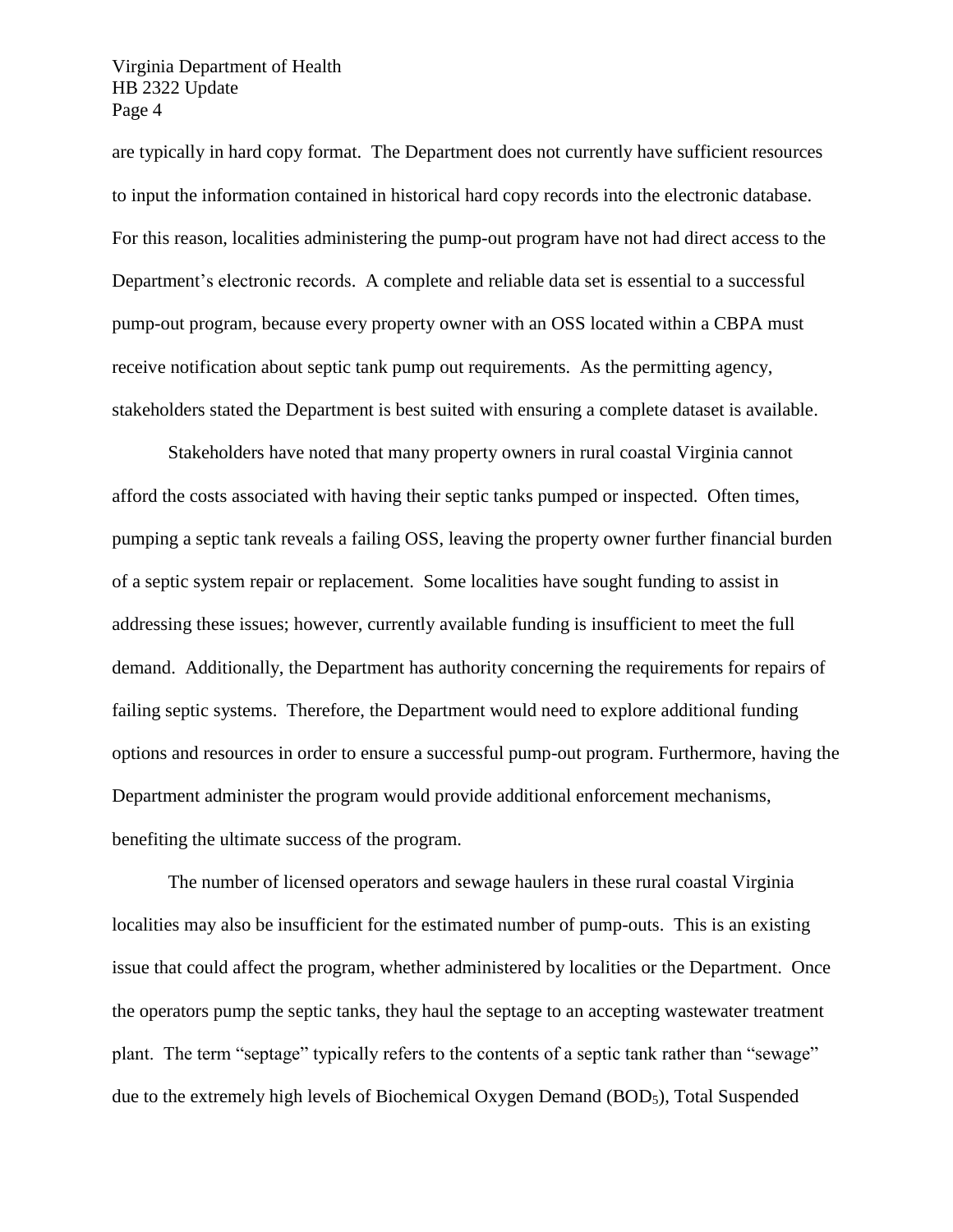| <b>Parameter</b>        | <b>Municipal Influent</b> | <b>Septage</b> |
|-------------------------|---------------------------|----------------|
| BOD <sub>5</sub> , mg/L | 190                       | 6,480          |
| TSS, mg/L               | 210                       | 12,862         |
| $TN$ , mg/L             | 40                        | 588            |

Solids (TSS), and Total Nitrogen (TN). The table below shows a comparison of typical

municipal influent to a wastewater treatment plant compared to septage from OSS.

Source: Domestic wastewater medium strength from Metcalf & Eddy 4<sup>th</sup> Edition, Table 3-15. Septage from EPA Onsite Manual Table 4-15 – Average Values.

Many wastewater treatment plants are hesitant to receive septage because treating it is taxing on the treatment processes of the plants. The Department estimates there to be 80,000 OSS in the counties eligible for participation in the RCVCEA. During a five-year cycle, as required by DEQ's CBPA Designation and Management Regulations, approximately 16,000 OSS each year would be required to have a pump-out of their septic tank accomplished. A typical septic tank for residential OSS is capable of holding 1,000 gallons of septage. The Department estimates that rural coastal communities would need to dispose of 16,000,000 gallons of septage each year at wastewater treatment plants to achieve 100% compliance with the pump-out requirement; however, this is not a one-to-one ratio. Wastewater treatment plants would need to be capable of handling not only the volume, but also the high strength of septage waste.

Based on the responses from stakeholders and the need to address significant hurdles in implementation, the Department requires additional time to work with stakeholders to develop a complete plan that can be successful. The Department's goal is to present a final plan to the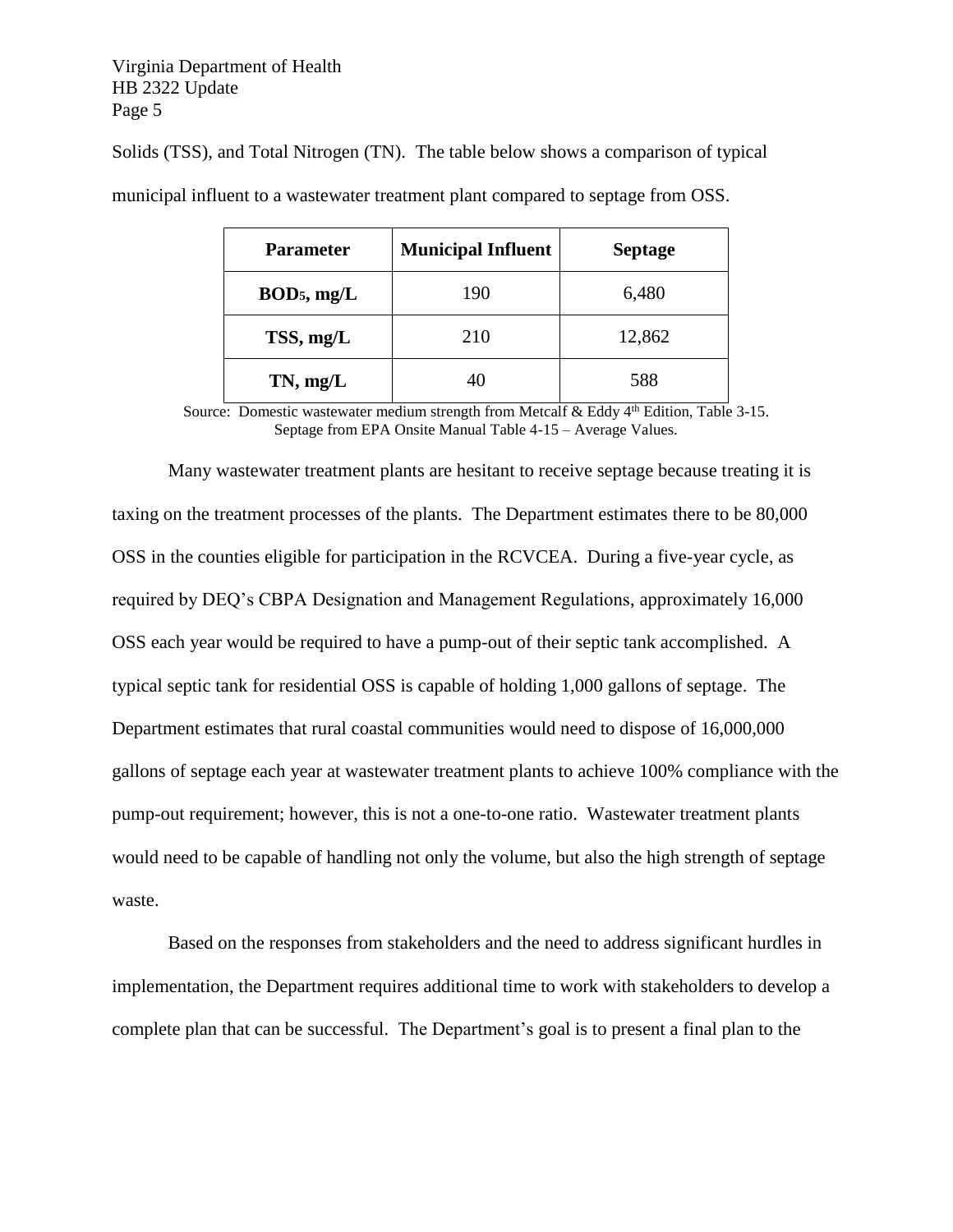General Assembly by November 2020, which includes solutions for addressing hurdles identified throughout this process.

## **Conclusion**

The Department's goal is to provide the General Assembly a final plan for the transition of oversight and enforcement of the pump-out program in the RCVCEA by November 2020. The final plan will address the following:

- The history and importance of a septic tank pump-out program;
- The Department's proposed plan for transitioning implementation oversight across the RCVCEA;
- The Department's authority and enforcement options for transitioning the program;
- Suggested metrics for measuring and ensuring the success of the Department pump-out program;
- Options for addressing data needs for the Department's pump-out program;
- Options to address financial assistance needs for pump outs and repairs;
- Ideas for incentivizing septic pump outs, and
- A plan for ensuring the Department has adequate resources provided to implement the transition.

The final report will also highlight concerns raised by stakeholders regarding other aspects of the onsite sewage program that, while not directly related to the pump-out program, also have significant and unique impacts in the RCVCEA. This includes the damage to OSS in low laying areas due to sea level rise, and the need for holistic approaches to assist people